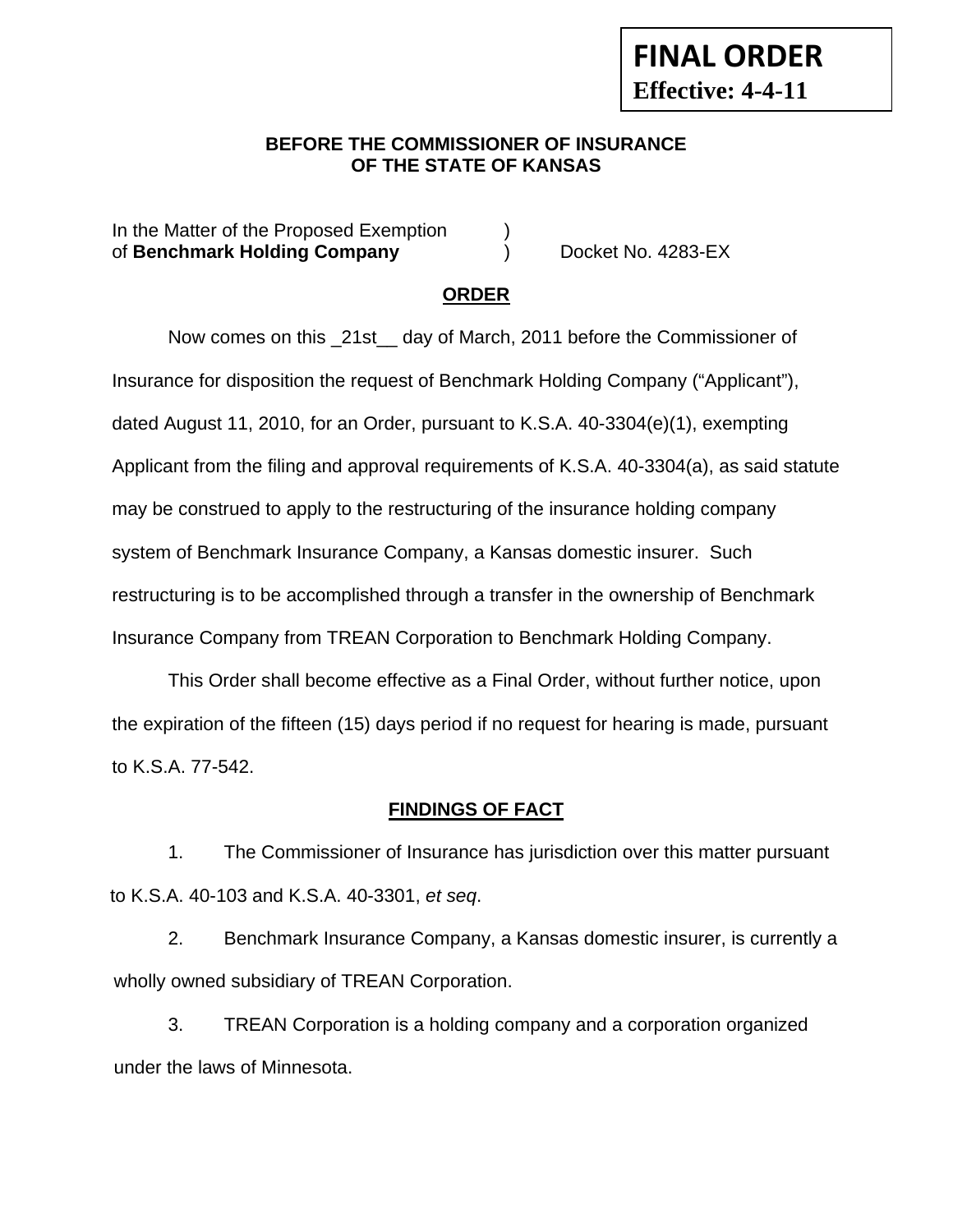4. TREAN Corporation is currently owned by Andrew M. O'Brien (59.9%), Richard C. Bray (20%), Steven B. Lee (20%), and Deborah K. O'Brien (0.1%).

5. Benchmark Holding Company is a newly formed holding company and a corporation organized under the laws of Minnesota.

6. The proposed restructuring will be accomplished through a transfer in the ownership of Benchmark Insurance Company from TREAN Corporation to Benchmark Holding Company.

7. Benchmark Holding Company has requested an Order, pursuant to K.S.A. 40-3304(e)(1), exempting them from the acquisition and approval requirements of the Kansas Insurance Holding Companies Act, specifically those requirements stated in K.S.A. 40-3304(a).

8. After the transfer of ownership, Benchmark Insurance Company will be a wholly owned subsidiary of Benchmark Holding Company, to be effective March 10, 2011.

9. Both before and after the transfer of ownership, TREAN Corporation and Benchmark Insurance Company are and will continue to be affiliates, ultimately owned by Andrew M. O'Brien (59.9%), Richard C. Bray (20%), Steven B. Lee (20%), and Deborah K. O'Brien (0.1%).

10. Both before and after the transfer of ownership, Andrew M. O'Brien is and will continue to be the ultimate controlling person of Benchmark Insurance Company.

#### **CONCLUSIONS OF LAW**

11. K.S.A. 40-3304(a) provides, in part, as follows:

(a) No person other than the issuer shall…enter into any agreement to exchange securities or, seek to acquire, or acquire, in the open market or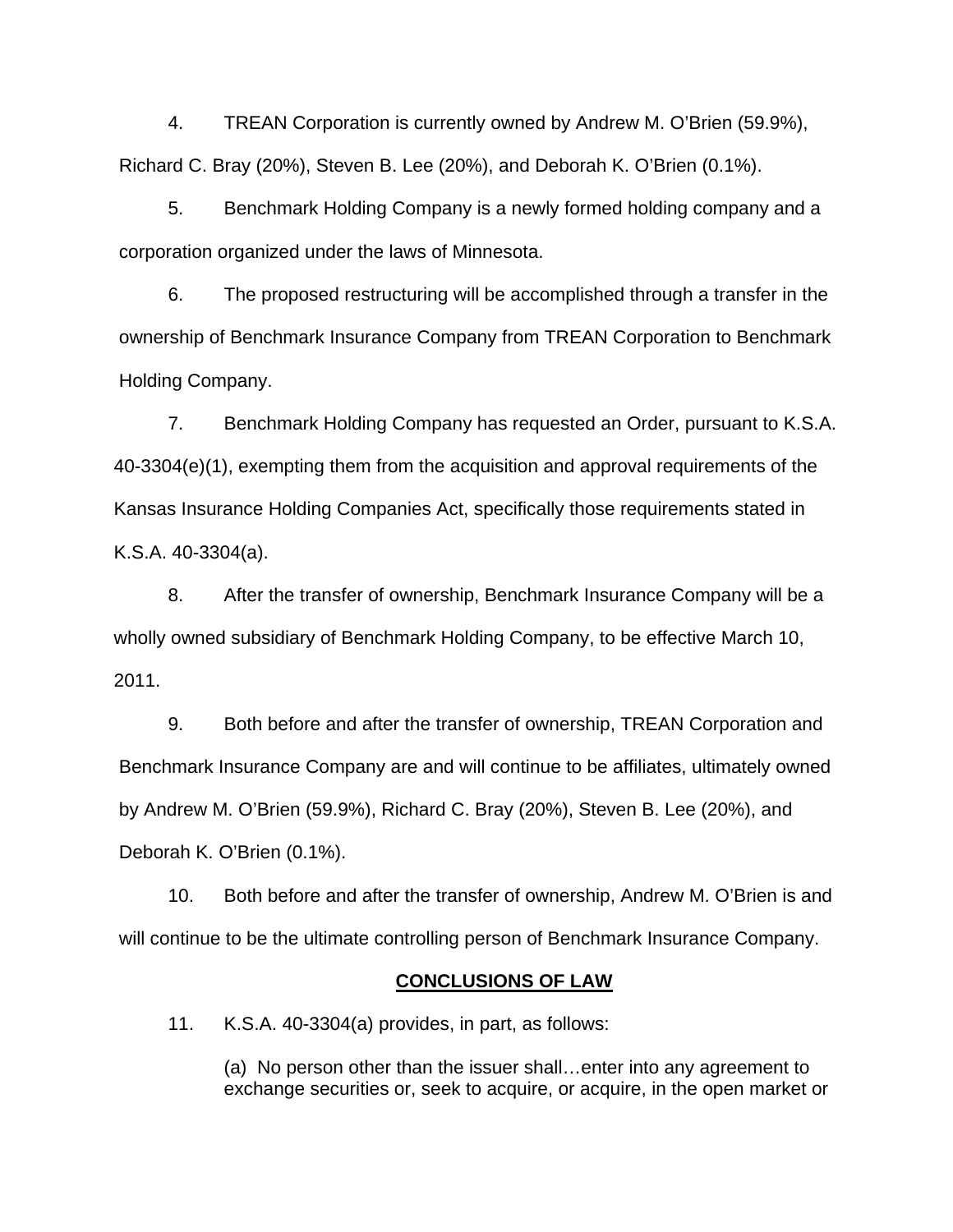otherwise, any voting security of a domestic insurer if,… at the time… any such agreement is entered into, … such person has filed with the commissioner of insurance and has sent to such insurer, a statement containing the information required by this section and such… agreement… has been approved by the commissioner of insurance in the manner hereinafter prescribed.

- 12. K.S.A. 40-3304(e) provides
	- (e) The provisions of this section shall not apply to:

Any offer, request, invitation, agreement or acquisition which the commissioner of insurance by order shall exempt therefrom as: (1) Not having been made or entered into for the purpose and not having the effect of changing or influencing the control of a domestic insurer;…

13. Based upon the information enumerated in the Findings of Fact contained

in paragraphs one through ten above, and the representations made on behalf of

Benchmark Holding Company, its stock ownership of Benchmark Insurance Company is

not made for the purpose of and will not have the effect of changing or influencing the

control of Benchmark Insurance Company, a Kansas domestic insurer.

## **IT IS THEREFORE, BY THE COMMISSIONER OF INSURANCE, ORDERED THAT:**

1. Benchmark Holding Company shall be exempt from the application of the

formal filing and approval requirements of K.S.A 40-3304(a) as it may be deemed to

apply to the change of the ownership of Benchmark Insurance Company, which will

result in Benchmark Holding Company owning 100% of the common stock of

Benchmark Insurance Company, provided the reorganization is effected within sixty (60)

days of the date of this Order.

2. Benchmark Holding Company shall comply with all of the provisions and requirements of K.S.A. 40-3301, *et seq.*, in the future.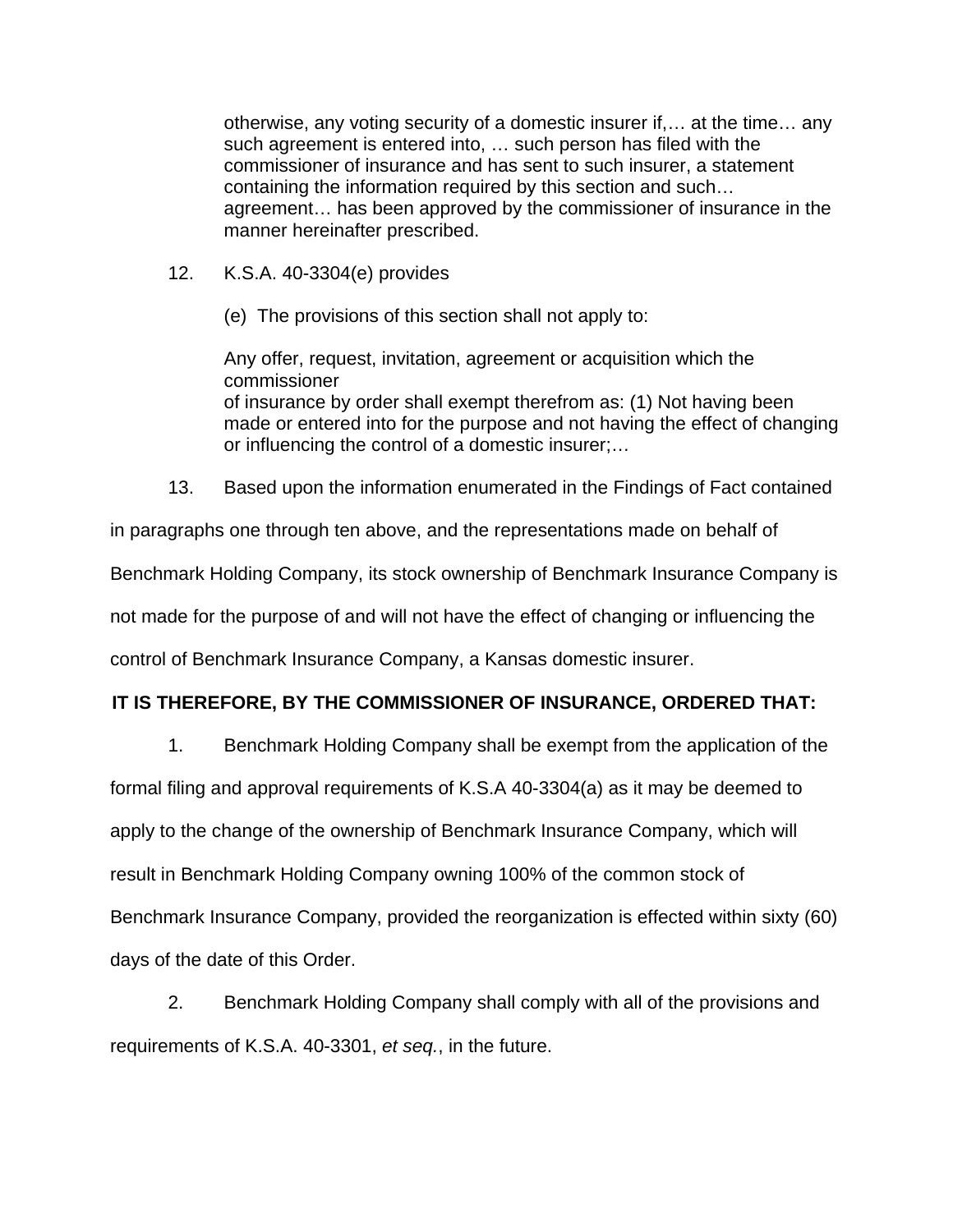3. The Commissioner of Insurance retains jurisdiction over this matter to issue any and all further Orders deemed appropriate or to take such further action as necessary to dispose of this matter.

### **Notice of Rights**

Benchmark Holding Company is entitled to a hearing pursuant to K.S.A. 77-537, the Kansas Administrative Procedure Act. If Benchmark Holding Company desires a hearing, it must file a written request for a hearing with:

Zachary J.C. Anshutz, General Counsel Kansas Insurance Department 420 S.W.  $9<sup>th</sup>$  Street Topeka, Kansas 66612.

This request must be filed within fifteen (15) days from the date of service of this Order. If Benchmark Holding Company requests a hearing, the Kansas Insurance Department will notify them of the time and place of the hearing and information on the procedures, right of representation, and other rights of parties relating to the conduct of the hearing, before commencement of same.

If a hearing is not requested in the time and manner stated above, this Order shall become effective as a Final Order upon the expiration of time for requesting a hearing, pursuant to K.S.A. 77-613. In the event Benchmark Holding Company files a petition for judicial review, pursuant to K.S.A. 77-613(e), the agency officer to be served on behalf of the Kansas Insurance Department is:

Zachary J.C. Anshutz, General Counsel Kansas Insurance Department 420 S.W. 9<sup>th</sup> Street Topeka, Kansas 66612.